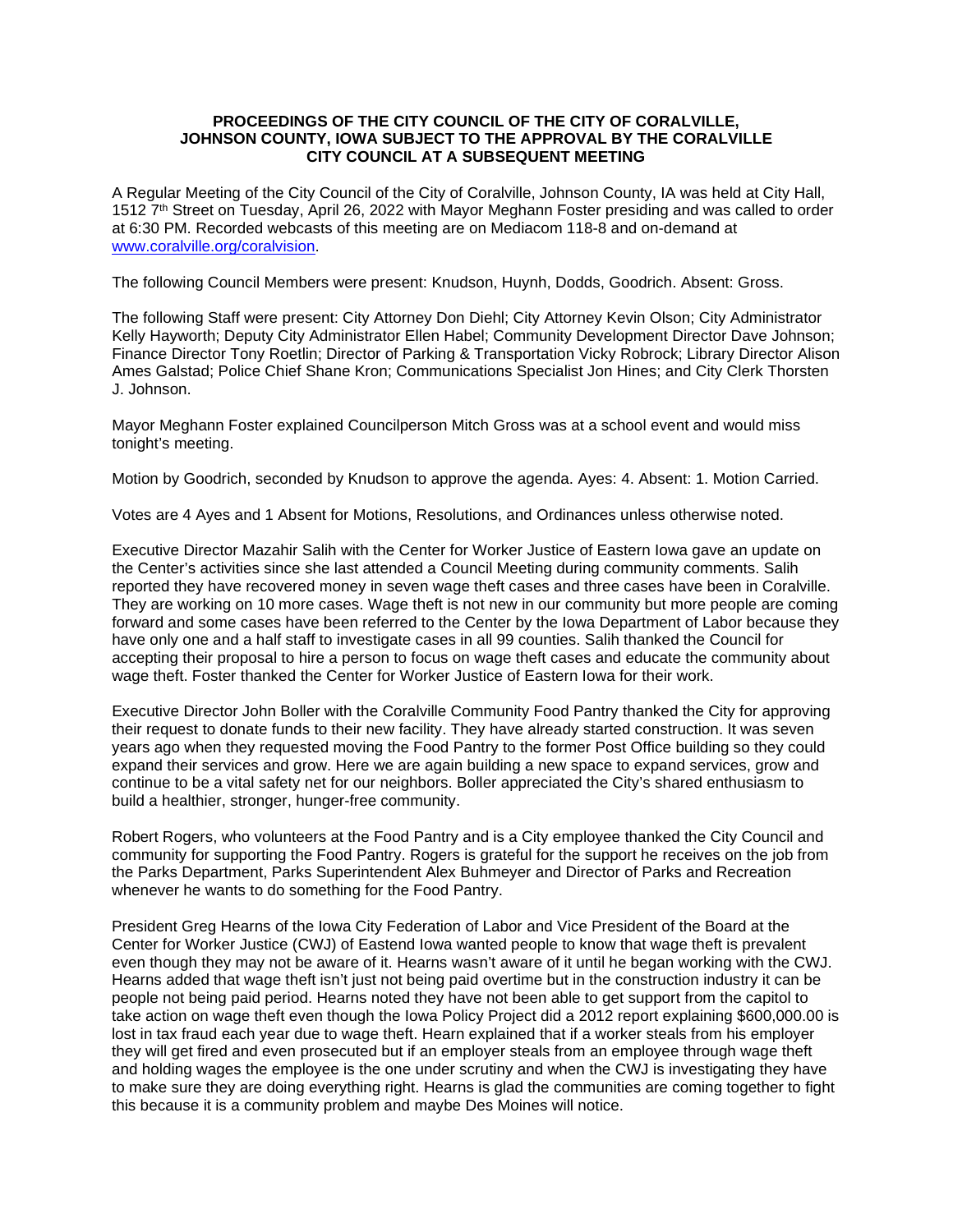Development Coordinator Ashlee Hopkins with the Domestic Violence Intervention Program (DVIP) thanked the Mayor and Council for designating ARPA funds to support victim survivors and their new facility. DVIP served over 200 people last year in Coralville. This is a 65% increase over the year before.

## **FISCAL YEAR 2022 IOWA DOT CONSOLIDATED TRANSIT FUNDING GRANT APPLICATION ~ PUBLIC HEARING**

Mayor Meghann Foster declared this the time for a public hearing on the City of Coralville Fiscal Year 2023 Iowa Department of Transportation Consolidated Transit Funding Application. There were no public or written comments. Foster closed the public hearing.

### **RESOLUTION NO. 2022-56**

Resolution authorizing the filing of an Application with the Iowa Department of Transportation for Fiscal Year 2023 Iowa DOT State Transit Assistance and Federal Transit Administration Funding, was introduced by Knudson, seconded by Huynh. A roll call vote was taken. Resolution declared adopted.

## **IOWA RIVER LANDING RETAIL LEASE ~ PUBLIC HEARING**

Foster declared this the time for a public hearing on intent to dispose of an interest in real property and soliciting alternate proposals for the leasing of 920 E. 2<sup>nd</sup> Avenue, #110. There were no public or written comments. Foster closed the public hearing.

## **RESOLUTION NO. 2022-57**

Resolution approving the disposition of property and approving a Lease Agreement with Active Endeavors of Iowa City, Inc., was introduced by Huynh, seconded by Knudson. A roll call vote was taken. Resolution declared adopted.

# **LOT 1, REDHAWK SUBDIVISION, PART THREE ~ PUBLIC HEARING**

Community Development Director Dave Johnson reported this allows a 2,368 square foot drive-thru restaurant. The building is predominately brick, Nichiha panel, glass and metal trim. Three bio-retention cells will manage storm water on site. Berms and landscaping will screen headlights and the trash enclosure on the east, south and west sides. There will be 17 parking stalls instead of the normal 23 because the development has enhanced landscaping adjacent to the Redhawk Subdivision pedestrian connection south of the site. Staff finds this accommodation beneficial and given the small seating area proposed in the coffee shop. The Planning & Zoning Commission voted 7-0 to recommend the Council approve rezoning Lot 1, Redhawk Subdivision, Part Three to C-PUD 2 and the PUD-B Site Plan.

Foster declared this the time for a public hearing on rezoning of Lot 1, Redhawk Subdivision, Part Three from C-PUD 1 to C-PUD 2, and the PUD-B Site Plan. Jon Marner with MMS Consultants and representing the developer noted the reduced parking is what they have at other locations where it meets the needs of their employees and walk-in clients. The seating area is small because most of their clients use the drive-thru. The reduction in parking allows for enhanced landscaping on the south side along the pedestrian trail leading back to the subdivision and on the eastside along Coral Ridge Avenue. Marner introduced the Andrea Farley and both offered to answer any questions for the Council. There were no further public or written comments. Foster closed the public hearing.

**ORDINANCE NO. 2022-1002** An ordinance amending the Coralville Zoning Ordinance, the same being Ordinance No. 2020-1009, as previously amended, rezoning certain property located within the corporate limits of the City of Coralville, Johnson County, Iowa and generally known as Lot 1, Redhawk Subdivision, Part Three, from C-PUD-1, Commercial Planned Unit Development One District, to C-PUD 2, Commercial Planned Unit Development Two District, was introduced by Dodds, seconded by Goodrich for 1<sup>st</sup> consideration. A roll call vote was taken. Motion carried.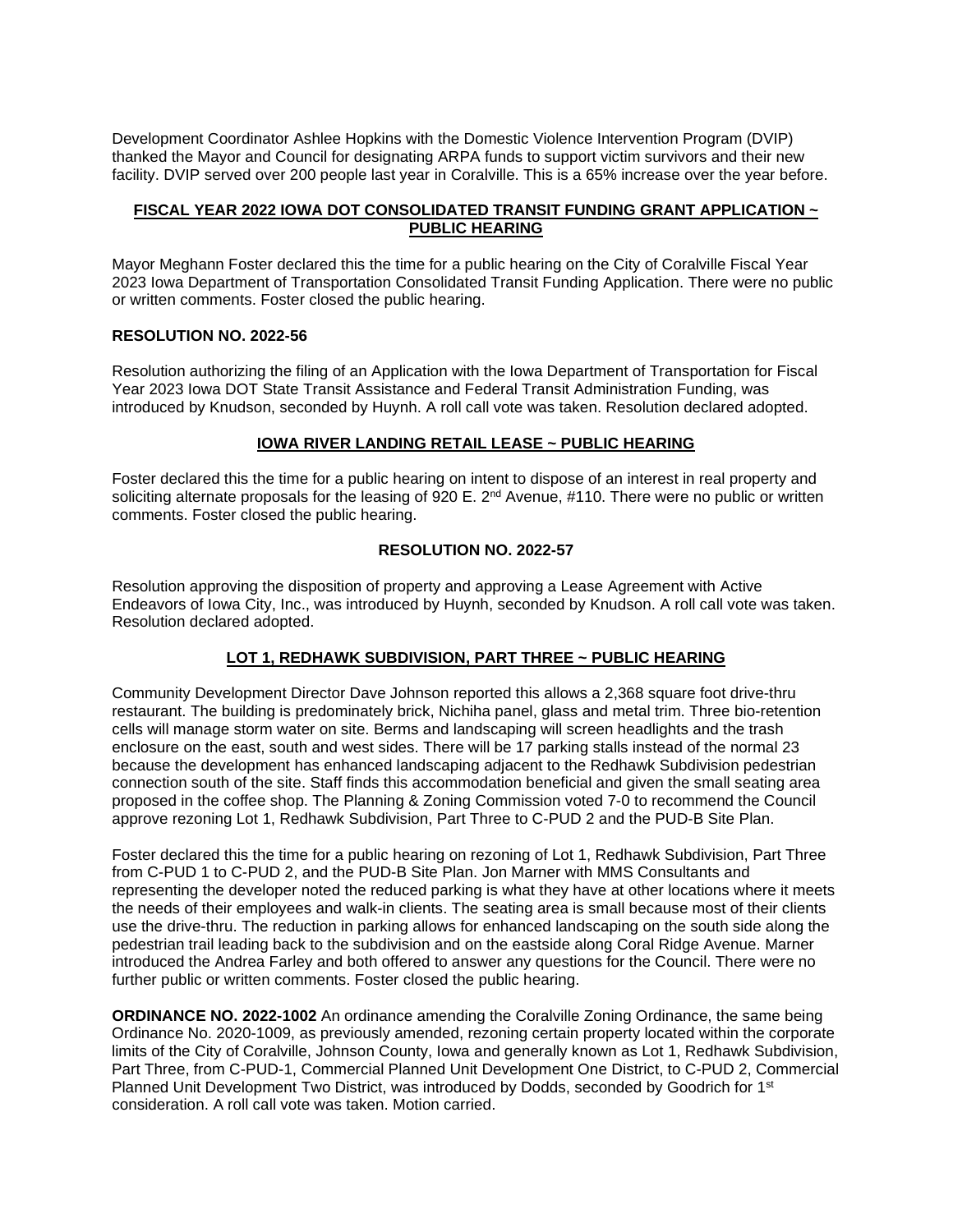### **LOT B, HERITAGE ESTATES ~ PUBLIC HEARING**

Johnson provided a lot of background information in the electronic Agenda Packet and the Planning & Zoning Commission had the same information at their meeting. Johnson explained the difference between a land use designation and zoning change. The land use designation determines if a proposed use and density is acceptable for an area. Johnson stated the applicant believes the Open Space Use designation may have been a mistake when the 1984 Land Use Plan was done but he could not find any evidence for or against it. Johnson added this doesn't make a difference in the Council deciding if Low-Density Residential Use is appropriate or if it will have a negative impact on the area. The surrounding area is classified Low-Density Use or Medium Density Use. Low-Density Residential use is defined as single-family dwellings, townhomes and duplexes with a density of 6 residential units per acre. The Planning & Zoning Commission voted 7-0 to recommend the Council approve amending the Land Use Map for Lot B, Heritage Estates to Low-Density Residential Use.

Foster declared this the time for a public hearing on amending the Land Use Map for Lot B, Heritage Estates from Open Space Use to Low-Density Residential Use. Property owner Debra Gregory-Mitchner offered to answer the Council's questions. Councilperson Mike Knudson asked if the proposed 4-unit townhome is allowed under this use and Johnson responded yes because the 4-dwelling unit per acre density is under the maximum 6 unit per acre density allowed. There were no further public or written comments. Foster closed the public hearing.

After the ordinance was read Councilperson Laurie Goodrich asked if the neighbors were notified. Johnson responded all property owners within 200 feet of the property were notified by a letter from the Community Development Department and informed about the public hearings for the Planning & Zoning Commission and City Council Meetings. There was a good turnout at the Planning & Commission Meeting. Councilperson Mike Knudson asked about the Planning & Zoning Commission Meeting comments. Johnson responded they were mostly questions related to how this will develop. Those questions will be addressed if and when the property is rezoned and a development plan is submitted.

**ORDINANCE NO. 2022-1003** An ordinance amending the Coralville Community Plan to reflect certain property generally known as Lot B, Heritage Estates, Coralville, Iowa to be designated Low-Density Residential Use in place of Open Space Use, was introduced by Goodrich, seconded by Huynh for 1st consideration. A roll call vote was taken. Motion carried.

# **CORAL SIX SQUARE, PART ONE**

Johnson reported this Final Plat describes the right of way and alignment for future Coral Six Square Drive that will provide secondary access for the potential expansion of Western Hills Mobile Park to the north and it will create two outlots for future development. City staff found the plat conforms with preparations and filing as required by the City Code. The Planning & Zoning Commission voted 7-0 to recommend the Council approve the Final Plat for Coral Six Square, Part One.

### **RESOLUTION NO. 2022-58**

Resolution approving the Final Plat for Coral Six Square, Part One, Coralville, Iowa, was introduced by Knudson, seconded by Dodds. A roll call vote was taken. Resolution declared adopted.

# **LOT 2, REDHAWK SUBDIVISION, PART THREE**

**ORDINANCE NO. 2022-1001** An ordinance amending the Coralville Zoning Ordinance, the same being Ordinance No. 2020-1009, as previously amended, rezoning certain property located within the corporate limits of the City of Coralville, Johnson County, Iowa and generally known as Lot 2, Redhawk Subdivision, Part Three, from C-PUD-1, Commercial Planned Unit Development One District, to C-PUD 2, Commercial Planned Unit Development Two District, was introduced by Huynh, seconded by Goodrich for 3<sup>rd</sup> and final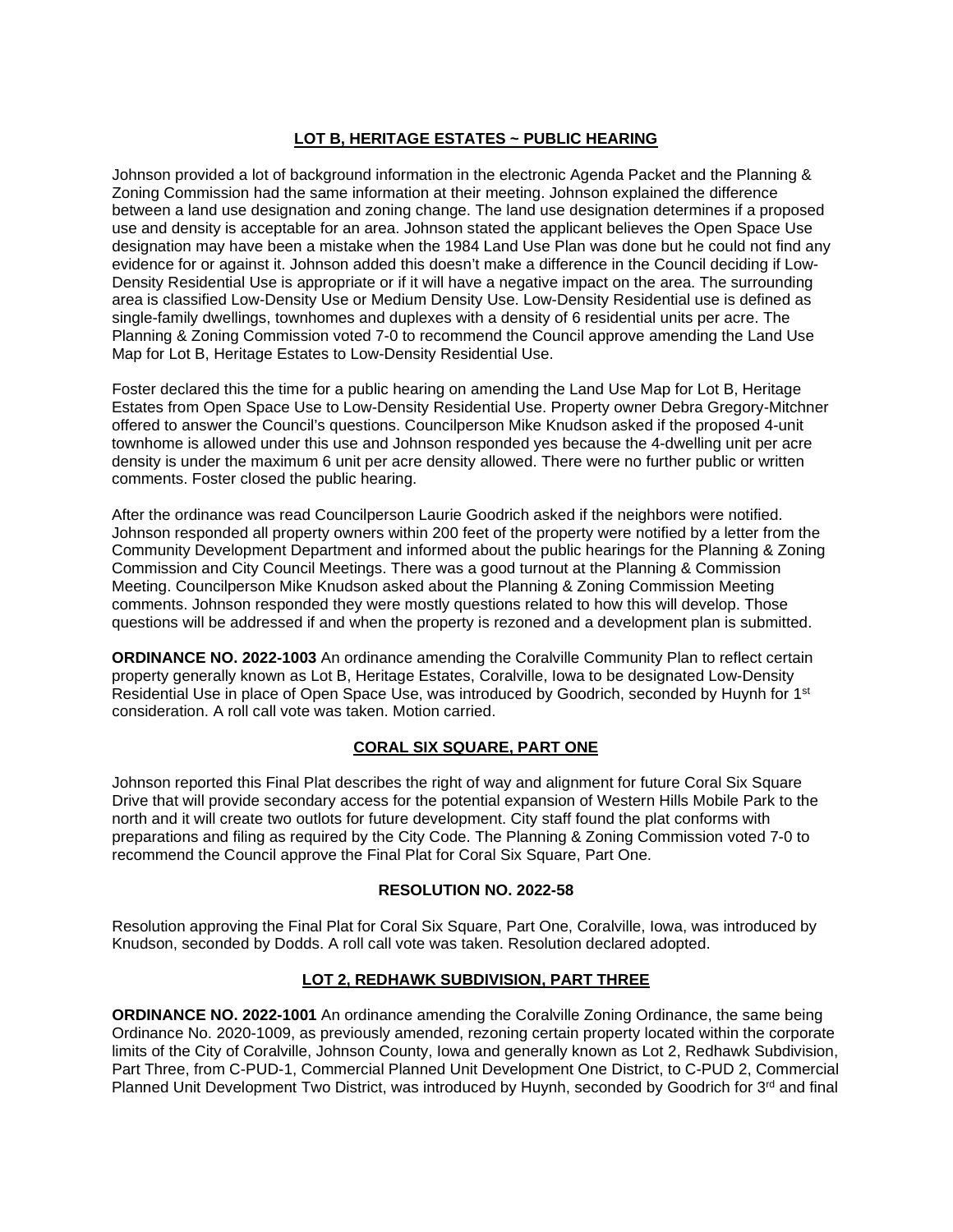consideration. A roll call vote was taken. Ordinance declared adopted after its publication as required by law.

# **RESOLUTION NO. 2022-59**

Resolution approving the PUD-B Site Plan for Lot 2, Redhawk Subdivision, Part Three, Coralville, Iowa, was introduced by Dodds, seconded by Huynh. A roll call vote was taken. Resolution declared adopted.

## **BONDS**

Finance Director Tony Roetlin reported the proposal sheet from Truist Bank for the Taxable General Obligation Refunding Bonds, Series 2022B, was approved by the Council last meeting. Now the Council will approve the resolution with all the details for this bond. The second resolution is the for the General Obligation Annual Appropriation Refunding Bonds, Series 2022C which is nontaxable. All three Bonds, Series 2022A, 2022B and 2022C accomplish the goal of refinancing almost all nine bonds initially targeted to get lower rates and move some of the principal around. They received a very good rate on Series 2022B and good interest rates on Series 2022A and 2022C. All three bonds will be finalized and the refinanced Bond issues will be called in May.

After the resolution was read, Knudson asked what Bond issues did not get refinanced. Roetlin explained the total original plan was to refinance \$88 million in bonds and in Series 2022C they reduced the total bonds being refinance by \$2 million because some no longer made sense based on the rates.

### **RESOLUTION NO. 2022-60**

Resolution authorizing and approving a Loan Agreement, awarding the sale, providing for the issuance of Taxable General Obligation Refunding Bonds, Series 2022B, and providing for the levy of taxes to pay the same, was introduced by Goodrich, seconded by Huynh. A roll call vote was taken. Resolution declared adopted.

# **RESOLUTION NO. 2022-61**

Resolution providing for the sale and issuance of General Obligation Annual Appropriation Refunding Bonds, Series 2022C and providing for the levy of taxes (subject to non-appropriation) to pay the same, was introduced by Knudson, seconded by Goodrich. A roll call vote was taken. Resolution declared adopted.

### **FISCAL YEAR 2022 BUDGET AMENDMENT**

It was noted the public hearing will be May 10, 2022.

### **RESOLUTION NO. 2022-62**

Resolution setting a public hearing for the Fiscal Year 2022 Budget Amendment, was introduced by Huynh, seconded by Dodds. A roll call vote was taken. Resolution declared adopted.

### **WATER AND SOLID WASTE RATES**

Hayworth reported this was discussed during the Fiscal Year 2023 Budget process and will change the rates beginning of July 1<sup>st</sup>. In Water they have a list of items they hope to accomplish with these additional funds. The biggest goal with Solid Waste is to start looking at the recycling drop site and the recycling programs for individual residential units. Councilperson Hai Huynh asked if they could get the public percentages for these increases. Councilperson Laurie Goodrich noted there will be a \$1.30 increase per month in Water for residents and it will be a little bit more for commercial. Foster added this increase will take place gradually over four years instead of happening all at once for Water. Foster noted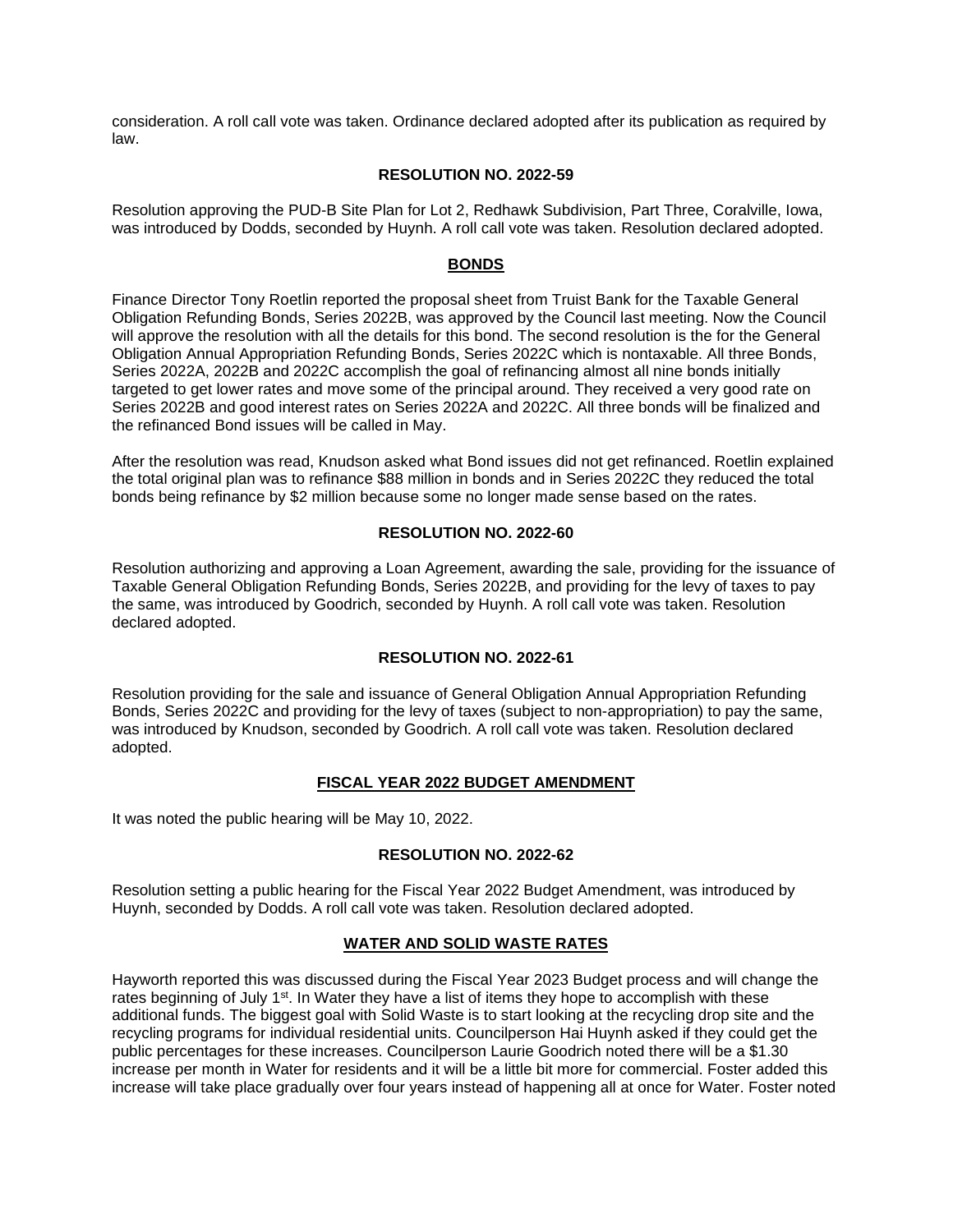she and the Council never want to raise rates but they feel it is important to address issues happening in Water and Solid Waste.

**Ordinance No. 2022-1004** An ordinance amending Chapter 107 of the Code of Ordinances of the City of Coralville (2011), as previously amended, by changing Water and Solid Waste Collection Fees, was introduced by Dodds, seconded by Knudson for 1<sup>st</sup> consideration. A roll call vote was taken. Motion carried.

# **CLEAR CREEK AMANA COMMUNITY SCHOOL DISTRICT AGREEMENT**

Hayworth reported staff has had several discussions with the Clear Creek Amana Community School District Board and Staff. The City will operate the Recreation Department's Before and After School Program at the school and the Parks and Recreation Department will be able to use several of the facilities inside the building on nights and weekends along with the public able to use the playground and outdoor areas. The purchase agreement calls for a 28E Agreement outlining the uses just described to be adopted in May before the closing. Olson added all the 28E Agreements need to be done by the second Council Meeting of May or the City will not proceed with the closing. Knudson asked how the City acquired the land. Hayworth responded the City acquired the property in 2003 for an economic development plan but the company didn't proceed with the development and the City ended up with the land. The City kept the land because it was in a strategic location in the West Land Use Area. Hayworth added there has been discussions for a school in the West Land Use Area for a long time and this current discussion began three to four years ago but COVID caused the school district to put everything on hold for a couple of years. Knudson noted the City owns the land this time and asked if this project is comparable to past school projects. Hayworth responded for Borlaug it cost the City around \$800,000.00 to upgrade and build the facilities on the school districts property. In this case the City owns the property and the Clear Creek Amana School District is already building facilities that meet programing needs without the City contributing so negotiating this agreement is easier than previous ones. Olson added the City originally paid \$400,000.00 for the property. Huynh asked where the kids in that area go to school and Hayworth responded the kids in the Western Hills Trailer Park and around Coral Court are currently bussed to Clear Creek Amana Community School District schools but they will be able to walk to this school. Foster appreciated this collaboration to accommodate the kids and families in this growing area. Knudson noted development normally follows when a new school is built. Hayworth agreed and noted they already have 1,000 units planned between the school site and Costco. Huynh asked when they will build the school and Hayworth responded they want the school opened by the fall of 2024 which is why they need to finish these agreements quickly.

# **RESOLUTION NO. 2022-63**

Resolution approving a Purchase Agreement with Clear Creek Amana Community School District for a parcel to construct a new elementary school in the City of Coralville, Iowa, was introduced by Goodrich, seconded by Huynh. A roll call vote was taken. Resolution declared adopted.

# **EASEMENT AGREEMENTS**

# **RESOLUTION NO. 2022-64**

Resolution creating utility easements on three City properties for the 1<sup>st</sup> Avenue/I-80 Diverging Interchange Project, was introduced by Knudson, seconded by Dodds. A roll call vote was taken. Resolution declared adopted.

### **AMERICAN RESECUE PLAN ACT BENEFICIARIES**

It was noted the following will receive a portion of the City's share of funds from the American Rescue Plan Act: the Coralville Community Food Pantry will receive \$250,000.00; the Domestic Violence Intervention Program will receive \$25,000.00; and the Center for Workers Justice will receive \$40,000.00.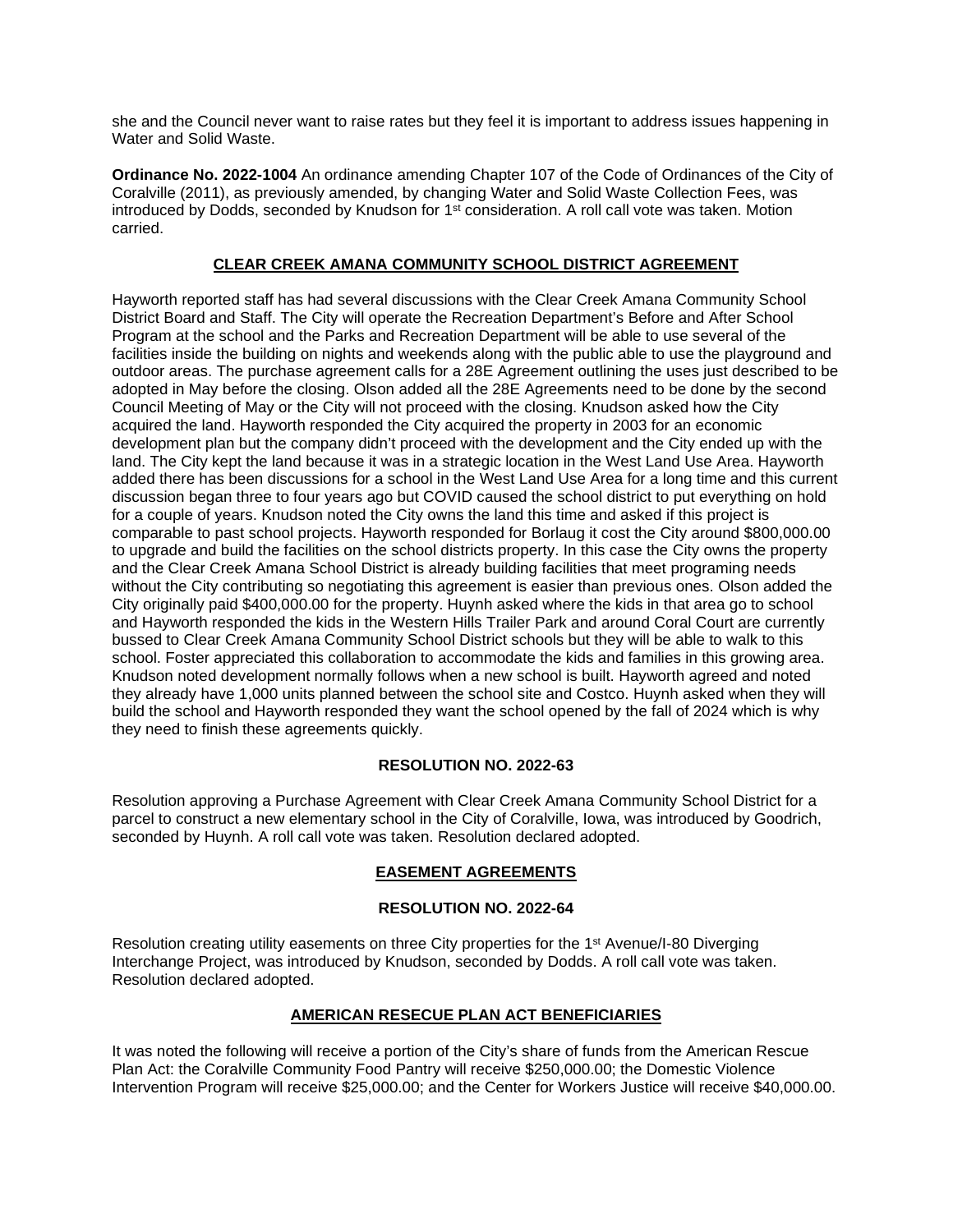## **RESOLUTION NO. 2022-65**

Resolution designating certain beneficiaries of funding through the City's share of funding received through the American Rescue Plan Act, was introduced by Huynh, seconded by Dodds. A roll call vote was taken. Resolution declared adopted.

## **MOTION BY DODDS TO APPROVE CONSENT CALENDAR items a-j inclusive:**

- **a)** Approve minutes for the April 12, 2022 Coralville City Council Regular Meeting.
- **b)** Approve **new 5-Day** Class B Beer Permit for *The Chrome Horse Slophouse & Saloon*: Eff. 05/04. (For Bike Nights at McGrath Hawkeye Harley Davidson)
- **c)** Approve Class C Liquor License with Outdoor Service and Sunday Sales for *Super Taco Express*: Eff. 05/13.
- **d)** Approve Special Class C Liquor License with Class B Wine Permit and Sunday Sales for *Winestyles Tasting Station*: Eff. 05/19.
- **e)** Approve payment to **The Northway Corporation** for:

**i)** Water Well #15 Test Hole (#16494) **\$6,623.00** 

- **ii)** Bailing of accumulation in Water Well #12 after brushing (#16488) \$16,225.00<br>**iii)** Replace Water Well #12 pitless unit pumping equipment (#16489) \$128,877.18
- **iii)** Replace Water Well #12 pitless unit pumping equipment (#16489)
- **f)** Approve payment to **Maxson Masonry LLC** for Aquatic Center demolition and reconstruction of red glazed block walls that held lockers and shower assemblies (#47499): \$12,722.00.
- **g)** Approve payment to **Kiesler Police Supply** for Police Department ammunition (#SI102647): \$10,147.61.
- **h)** Approve the plans, specifications, estimate of cost and form of contract; ordering of bids; setting a date for the receiving of said bids; and directing posting of the bid letting for a Fire Truck: Estimate cost is between \$650,000.00 and \$700,000.00 and bids are due June 17, 2022.
- **i)** Approve a 3-month Extension of the License Agreement for the Coffee Emporium in the Iowa River Landing District. (This will give the parties time to negotiate a longer-term agreement. The current agreement will be extended from April 30, 2022 to July 31, 2022.
- **j)** Approve Bill List for April 26, 2022.

Seconded by Huynh. A roll call vote was taken. Motion carried.

City Administrator Kelly Hayworth reported the Fire Department's Pancake Breakfast on Sunday served over 750 people and it is great to have it back after two years. Hayworth announced the City Garage Sale is Saturday, April 30<sup>th</sup> from 8:00 AM to Noon. On the April 28<sup>th</sup> and May 2<sup>nd</sup> there will be an extra day of trash collection. On Saturday, May 7<sup>th</sup> from 8:00 AM to Noon is Recycle Swap Day which will include a Seed and Plant Swap for the first time. Community Shred Day will be Saturday, May  $7<sup>th</sup>$  from 10:00 AM to Noon and you will need to get there early. Hayworth announced Mayors Clean Up Week will be May 9<sup>th</sup> through May 13th on your garbage day. Hayworth reminded everyone that North Liberty Road is closed for the construction of the Forevergreen Road and North Liberty Road Roundabout until the beginning of school in the fall.

Mayor Meghann Foster thanked the community for attending the Fire Department Pancake Breakfast. Foster reminded everyone Friday, April 29<sup>th</sup> at 7:30 PM is the "Evening of Chinese Performing Arts" at the Coralville Center for the Performing Arts that was rescheduled from the Chinese Lunar New Year to right before Asian American and Pacific Islander Month in May. Foster stated there have been some really challenging times in our community and she wanted everyone to know that her top priority as Mayor is to make sure Coralville is a safe place for individuals, families and children to call home. Foster knows we have a lot of work ahead of us and she is committed to working alongside anyone who shares the goal of finding productive solutions for the challenges we face as a community.

City Attorney's Don Diehl and Kevin Olson had nothing to report.